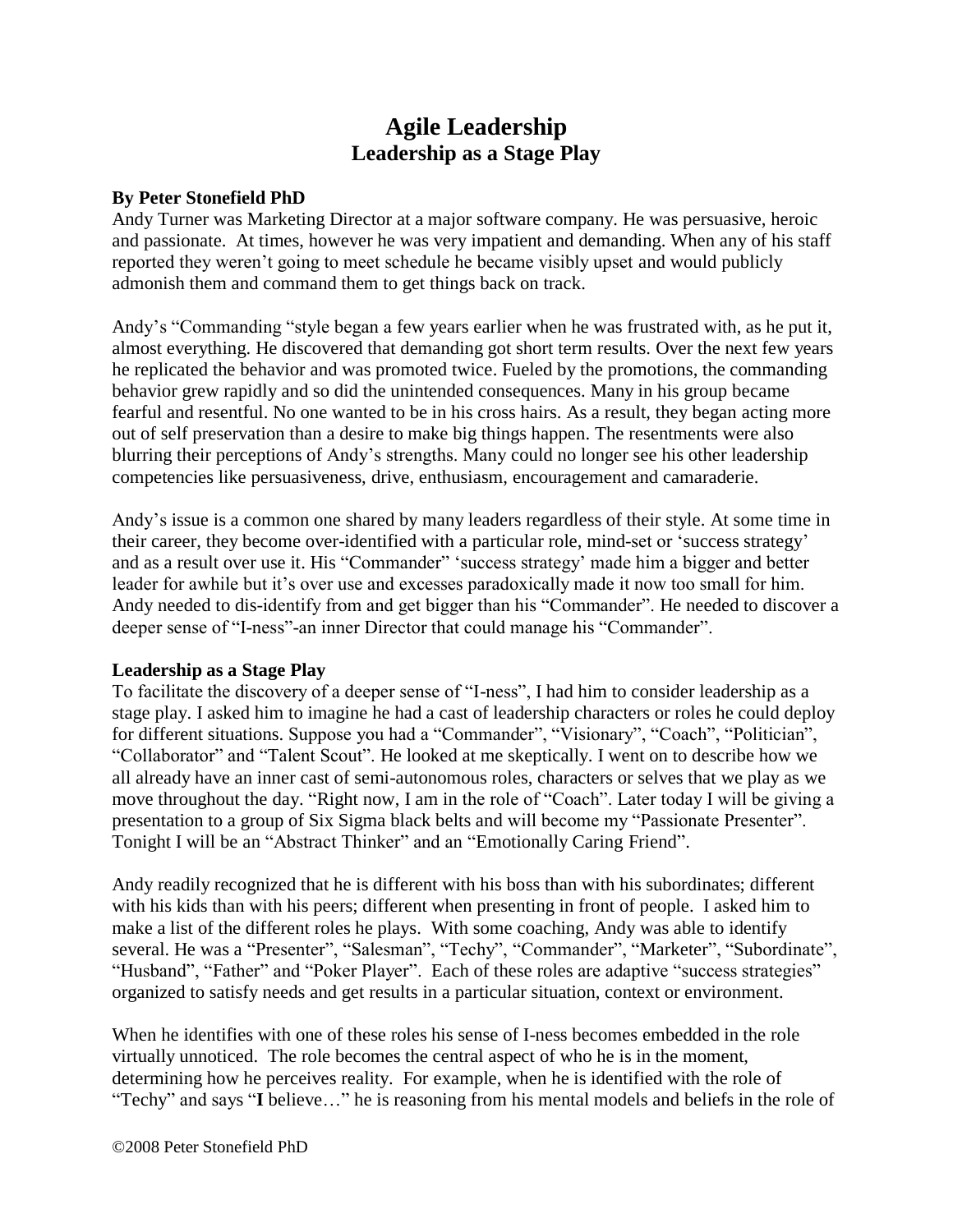"Techy" and not as "Commander", "Salesman", "Father", "Poker Player" or any other role he plays. And when identified as "Techy" the knowledge, beliefs and values that shape perception and behavior are often different from the other roles. From this perspective, Andy was able to step back from and view his "Commander" almost as if it were another person. He recognized the heavy handedness and wanted to learn how to mange it. Andy was discovering his inner Director and was now ready to organize a cast of roles for leadership.

I asked him about the secret to his success as a "Poker Player". He told me, "I am very cool, calm and detached. I don't get upset or rattled." Bingo, I thought. Then, I asked him, "What if you could bring the calm, cool and somewhat detached mind set of your "Poker Player" to your leadership? What if, when your upset "Commander" begins to take over you could take on the mindset of your "Poker Player" and quickly let go of the upset." Over the next month Andy learned how to do just that. When he recognized he was getting frustrated about something not done, he would become his "Poker Player". He became more conscious of the feeling, thinking and behavior of his "Commander", "Poker Player" and other roles. He was learning how to step back to his inner Director. From this perspective he could consider what leadership role including his "Commander", less the upset, would best fit the situation.

Over the next several months he went on to develop or refine other leadership roles like "Talent Scout", "Collaborator", "Visionary," "Coach" and "Thought Leader". One year later Andy was promoted to VP of Marketing in another division of the company.

## **The Banker and Musician**

Other leaders have discovered their inner Director and became agile leaders in a similar way. Al Ross, VP of a major international bank, had a highly analytical and detached management style at work. On most weekends, however, he played piano in a band and would become a mildly extroverted and emotionally engaging "Musician". As the "Musician", Al was passionate and knew how important it was to connect with the audience and work as a team. Al transformed his leadership by bringing his "Musician" to work and adding it to his leadership cast. He became more passionate and emotionally connected with people, celebrated little successes, publicly recognized people and encouraged teamwork. Al got extraordinary results. In six months, Al's department reduced the average work time per service transaction by 40% while reducing staff 11% in the face of a 43% increase in volume. The department's customers were so impressed that they spontaneously started writing letters to senior management. Al's "Musician" perfectly complemented his highly analytical style and enabled Al to lead with chemistry, passion, detachment, analysis and bottom line reasoning. Not long afterward, Al was promoted and asked to perform his "leadership magic" in a large new acquisition.

## **Evolutionary Learning**

Len Edgerly, Vice President and General Manager of Northern Gas of Wyoming, was faced with the daunting challenge of building organizational readiness for adapting to a more competitive and deregulated marketplace. He described his management style as non-irascible and somewhat detached, "I followed the numbers with the objective attitude that reflected my Harvard MBAtraining." I guided Len through a deeply creative self-organizing process to discover what "new" role was already trying to emerge from his subconscious mind. Carl Rogers described the intimate relationship between adapting and creativity this way; "The mainspring of creativity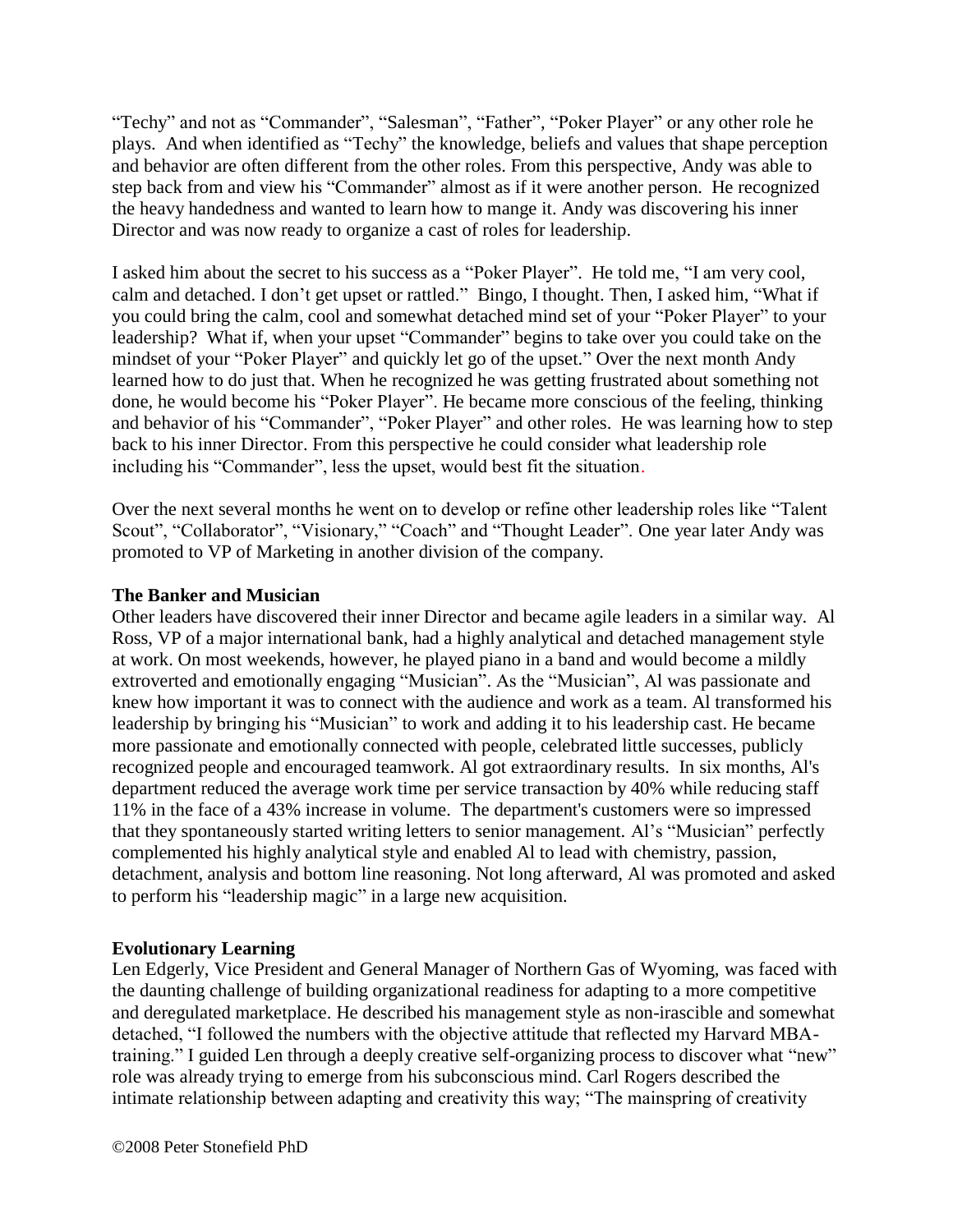appears to be man's tendency to actualize potentialities as the organism forms new relationships to the environment. ….This tendency may become deeply buried and awaits only the proper conditions to be released and expressed." The outcome was an image of his next evolutionary step as a leader. He was so moved by his image, he wrote the following poem about it.

## **Natural Leadership**

*for Peter Stonefield*

*dazzles of ideas folding themselves together in mind tissue I follow your voice into meditation* 

*I see a woman's face shining in sunlight through a crystal bowl I follow her image through offices of the gas company now filled with music and colors her dark hair her smooth walk draw me onward she is my natural way of leadership arranging my pieces to her field of energy*

*you are a man of rainbow energy who leads seminars of possibilities you teach business people to juggle yellow tennis balls toss them up up up your mind opening always for new ways to assist the perfection of energy our natural leaning toward wholeness I remember your red tie and white shirt the way you walk effortlessly into tomorrow*

- Len Edgerly

In the poem, he describes the visceral experience of how his image acted as an "attractor." He interpreted the image of the woman as representing his artistic and creative side.

Len grounded the insight by writing the poem and beginning a monthly news letter to all employees entitled Tidbits. In Tidbits, he creatively described visits to work sites. In each issue, he wrote about his experience of walking in the shoes of employees for a day. He portrayed a woman who monitored transmission lines through multiple computer terminals as a "ring master." His day in the trenches with a street crew became a celebration of the skill in backhoe operation and his joy of physical work. He expressed excitement about each person's work and contribution. The creativity, sensitivity and values expressed not only celebrated the employees involved, but vicariously honored all employee skills and contributions. The self-disclosure, humility, and humanity he expressed fostered a sense of "mutuality", interdependence and